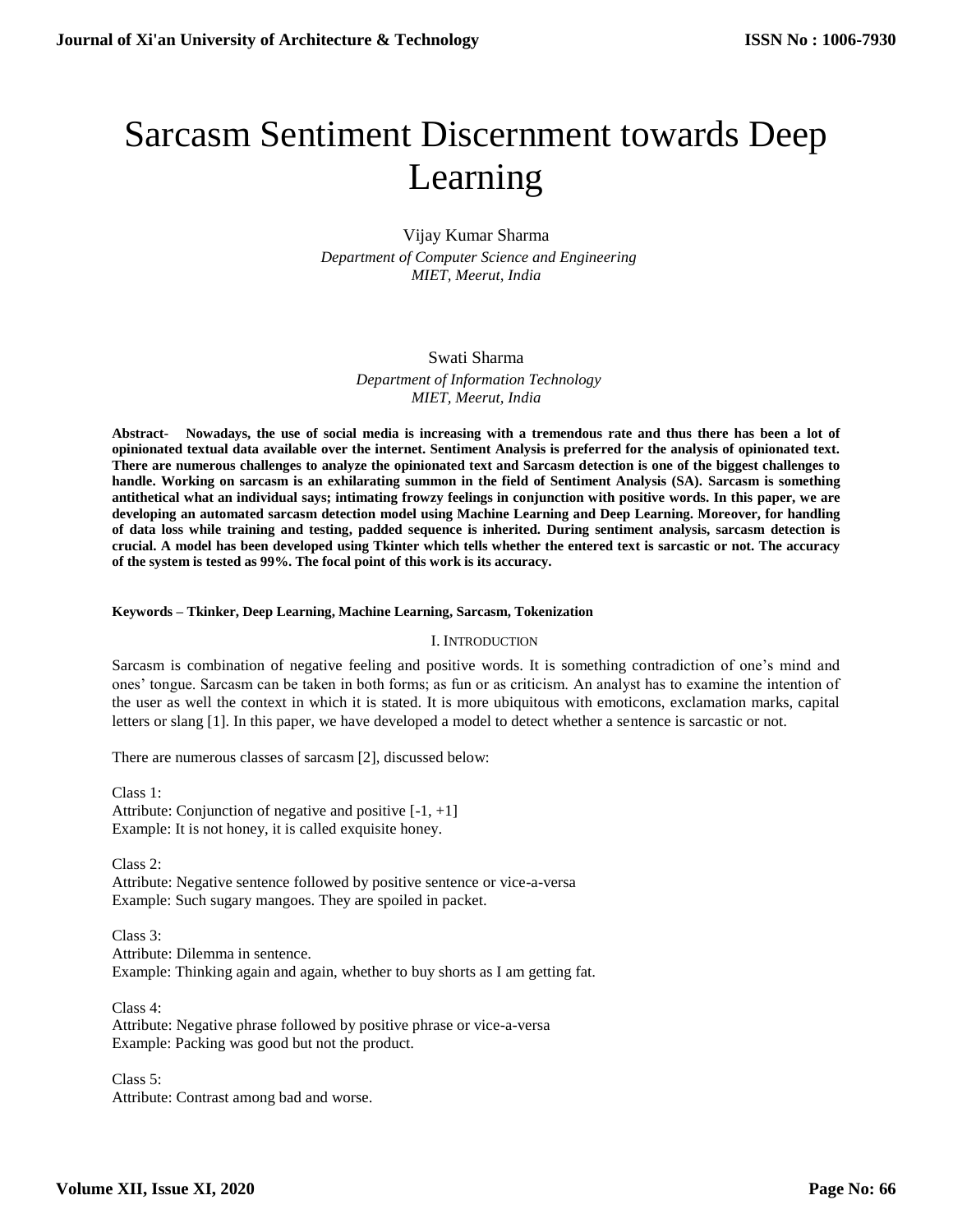Example: Shit, I ordered the food but it's good that I ordered only one wish from this restaurant.

Class 6: Attribute: Contrasting with better. Example: Amazon is giving more discount than Myntra.

Class 7:

Attribute: Indicating negativity of the targeted product. Example: It is the least shop, I will ever visit.

Class 8: Attribute: No distinct negative point or positive point. Example: I can't say whether I will complete this movie.

## II. RESEARCH METHODOLOGY

The proposed methodology is shown in Fig. 1. It starts with parsing the dataset, then tokenization and sequencing which includes data preprocessing i.e. making the data comfortable for the system to process. Then, is setting the model parameters, theses parameters differ from application and dataset as well. After setting the model, the model is ready for training and testing. Lastly is setting up the GUI application using Tkinter, it provides very powerful and object-oriented interface for the GUI tool kit and finally the results are displayed [3] [4].

## *A. Parsing the Dataset*

Figure 1. shows the steps for parsing the dataset like importing the required packages get the dataset, separate the JSON into sentences and labels and splitting the dataset into training and testing. Parsing the dataset requires importing following packages:

#### >>> import json

>>> import tensorflow as tf import numpy as np import pandas as pd



Figure 1. Steps for Sarcasm Detection Model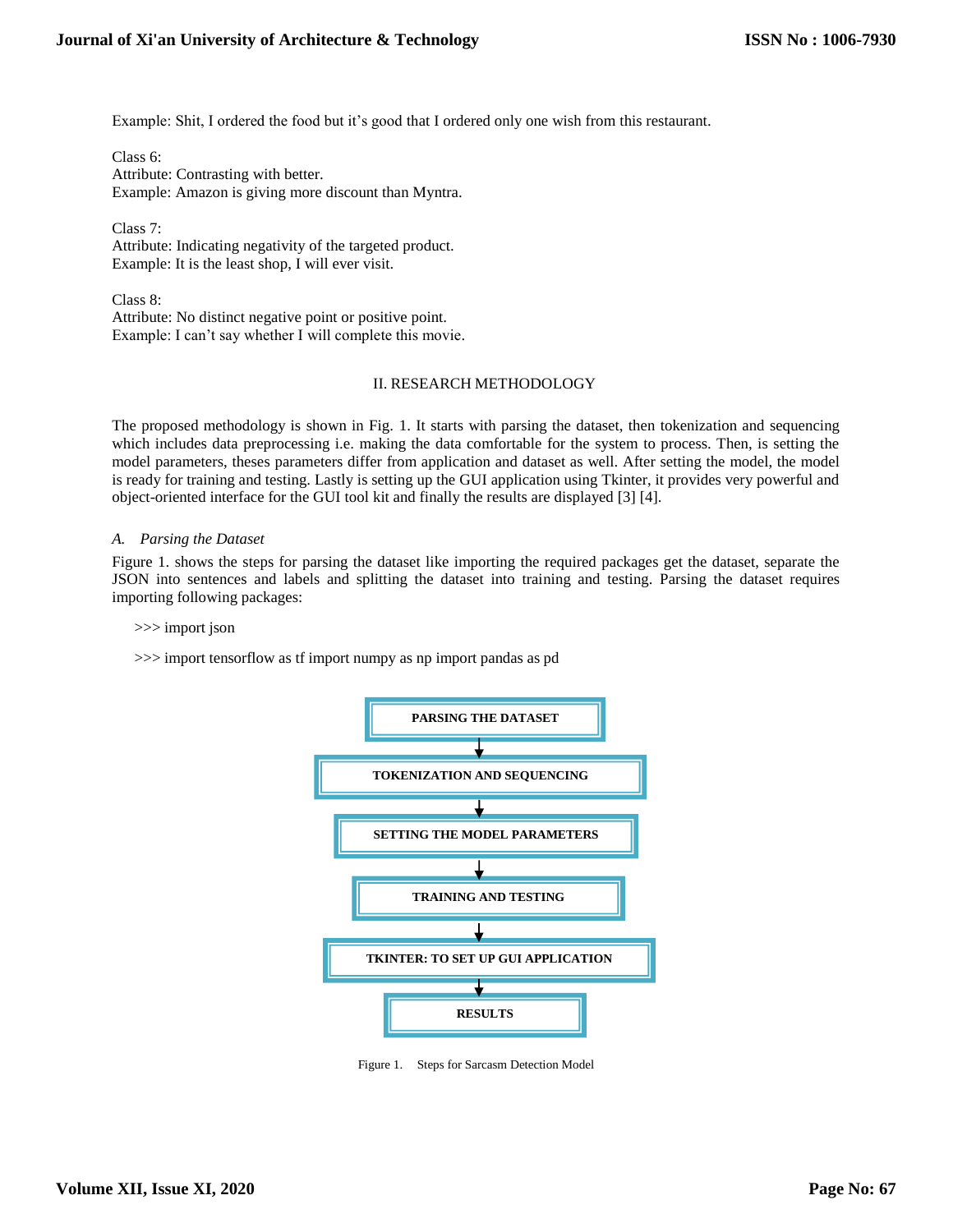>>> from tensorflow.keras.preprocessing.text import Tokenizer

>>> from tensorflow.keras.preprocessing.sequence import pad\_sequences

After importing the required packages, the dataset is being loaded:

>>> srcsm\_json = pd.read\_json('Sarcasm\_Headlines\_Dataset.json', lines = True)

Then, the dataset is divided into sentences and labels:

>>>sentences = srcsm\_json['headline']

>>>labels = srcsm\_json['is\_sarcastic']

>>>for item in srcsm\_json.json()

>>> sentences.append(item['headline']) labels.append(item['is sarcastic'])

Further, the dataset is divided into train and test:

training\_sentences = sentences[0:training\_size]

testing\_sentences = sentences[training\_size:]

 $training\_labels = labels[0:training\_size]$ 



Figure 2. Parsing the dataset

The data set comprises of the following headers:

- article\_link: hold link of news articles.
- headline: hold headline of news.
- is\_sarcastic: hold 0 for non-sarcasm,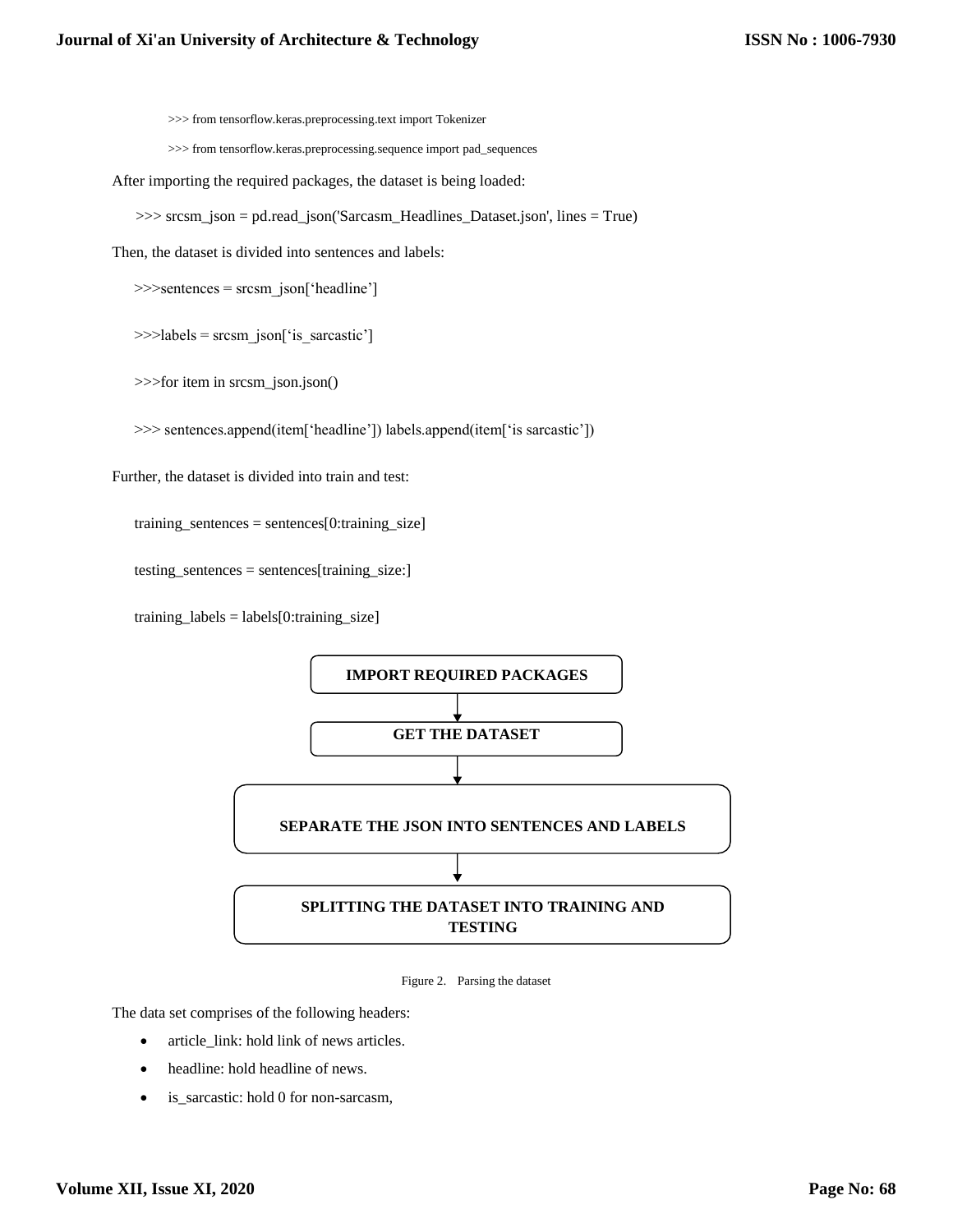1 for sarcasm.

**Table 1.** shows that the sentence is sarcastic or not according to the used dataset.

**Table 2.** Sample of dictionary representing sarcasm or non-sarcasm

| article link                                                                                                                        | <b>Headline</b>                                                               | is sarcastic |
|-------------------------------------------------------------------------------------------------------------------------------------|-------------------------------------------------------------------------------|--------------|
| "https://www.huffingt<br>onpost.com/entry/elec tions-in-<br>ukraine b 5380334.html"                                                 | "elections in ukraine"                                                        | $\Omega$     |
| "https://www.huffingt<br>onpost.com/entry/im-really-upset-about-<br>the-midterm-elections-god-i-love-my-<br>iphone_b_6116322.ht ml" | "i'm really upset about the<br>midterm elections<br>god i love my new iphone" | $\Omega$     |
| "https://www.theonio n.com/after-careful-<br>consideration-bush-recommends-oil-<br>drilli-1819586993"                               | "after<br>careful<br>consideration,<br>bush<br>recommends<br>oil<br>drilling" |              |
| "https://www.huffingt<br>onpost.com/entry/elec tion-2016-leaving-<br>america_b_10377856<br>.html"                                   | leaving america after the<br>elections? here's a great option.                | $\Omega$     |
| "https://www.theonio n.com/life-much-<br>better-thanks-to-recent-elections-<br>1819564960"                                          | "headline": "life much better<br>thanks to recent elections"                  |              |

#### *B. Tokenization and Sequencing*

The dataset needs to be preprocessed so that the computer can process it effectively. For this, tokenization and sequencing is being used.

Tokenization divides the complete document into individual sentences or words as desired which becomes easy to read and understand the accurate meaning, referred as tokens. Figure. 3 shows the steps for tokenization and sequencing.

Setting Tokenizer properties

 $vocab_size = 10000$ 

Fit the tokenizer on training data

tokenizer = Tokenizer(num\_words=vocab\_size, oov\_token=oov\_tok) tokenizer.fit\_on\_texts(training\_sentences) word\_index = tokenizer.word\_index

Setting the padding properties

 $max_length = 100$ trunc\_type='post' padding\_type='post'

Creating padded sequence from train and test data

training\_es = tokenizer.texts\_to\_sequences(training\_sentences)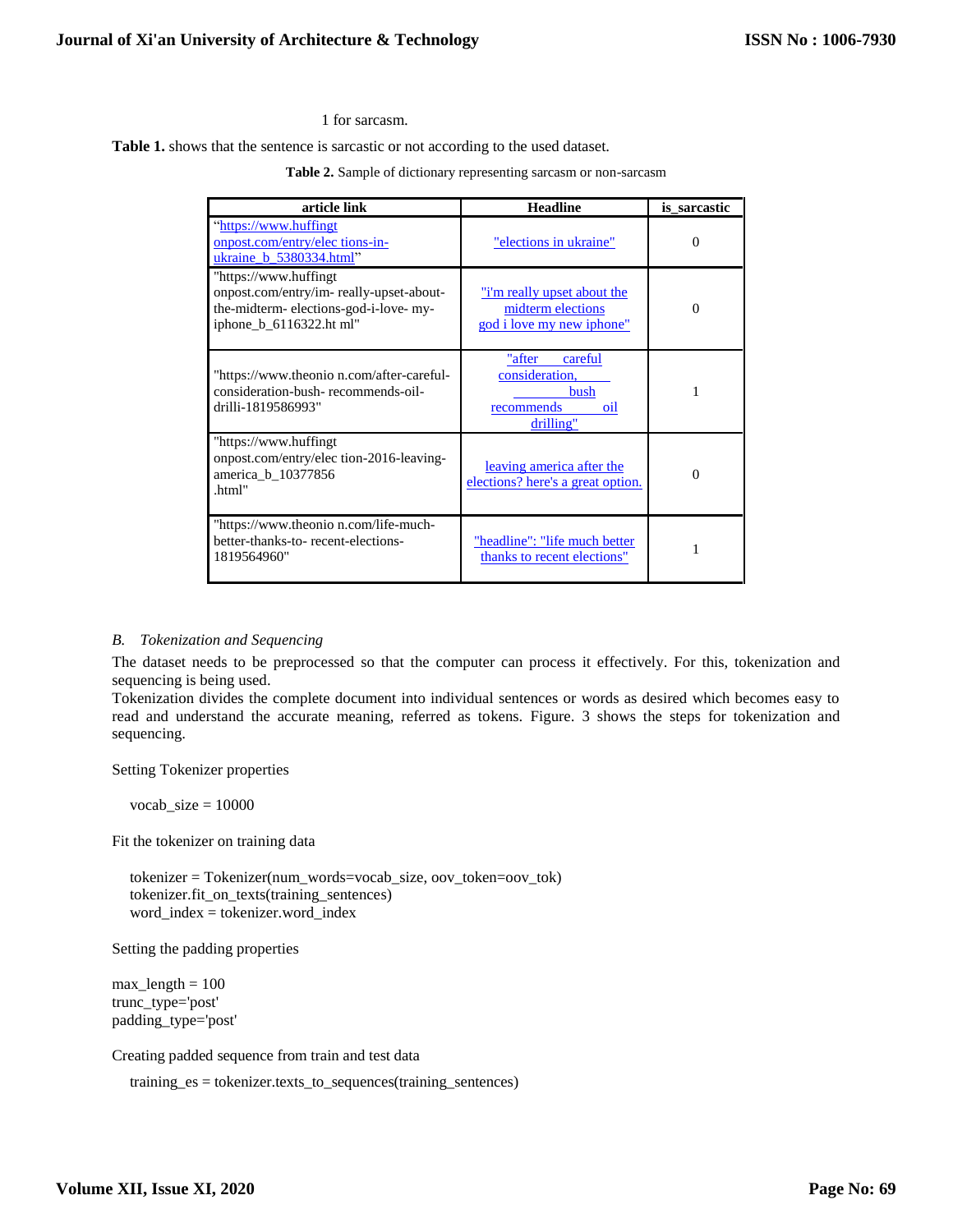training\_padded = pad\_sequences(training\_sequences, maxlen=max\_length, padding=padding\_type, truncating=trunc\_type)

testing\_sequences = tokenizer.texts\_to\_sequences(testing\_sentences)

testing\_padded = pad\_sequences(testing\_sequences, maxlen=max\_length, padding=padding\_type, truncating=trunc\_type)



Figure 3. Tokenization and sequencing

*C. Setting the Model Parameters* 



Figure 4. Setting Model Parameters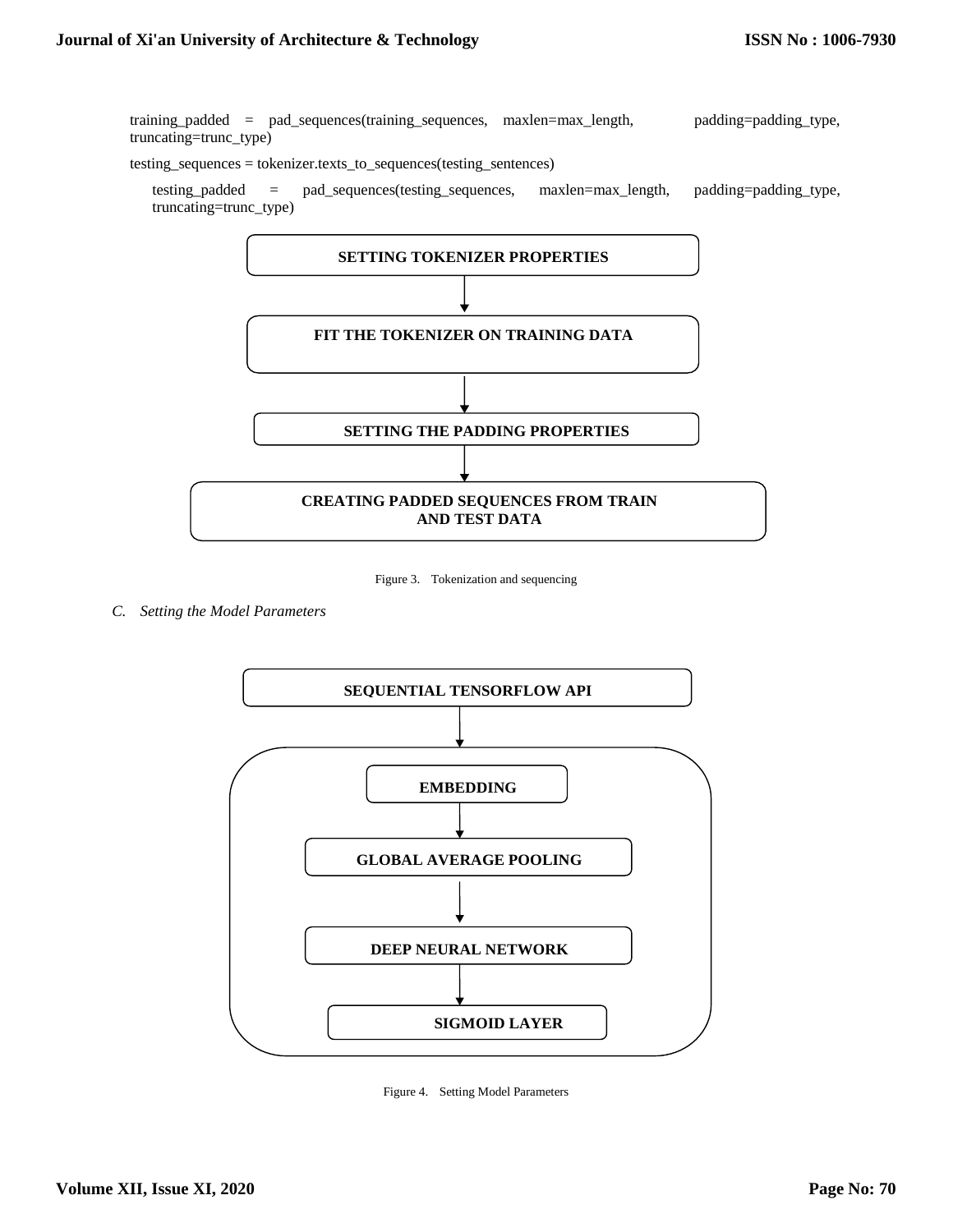Figure. 4 shows the setting up of model parameters. TensorFlow has two API's; Sequential API and Functional API. Here, Keras Sequential API is being used. In keras Sequential model, there is a stack of layer entangled in a single pipeline. Its layers are accessed using 'layers' attribute.

The top layer is embedding which gets direction of all the words. Then, is 'Global Average Pooling' which sums all vectors. Then is 'Deep Neural Network' which validates the data from the article taken and last is 'Sigmoid Layer' which returns whether the input is sarcastic or not.

model = tf.keras.Sequential([ tf.keras.layers.Embedding(vocab size,embedding dim, input length=max length), tf.keras.layers.GlobalAveragePooling1D(), tf.keras.layers.Dense (24, activation='relu'), tf.keras.layers.Dense(1, activation = 'sigmoid')])

#### *D. Training and Testing*

Figure 5 shows the steps to be followed for training and testing the developed model. It involves converting the list into NumPy arrays, after converting the model is trained and then the testing is done for checking the accuracy of the trained model.

Convert the list into NumPy:

training\_padded = np.array(training\_padded) training\_labels =  $np.array(training_labels)$ testing\_padded = np.array(testing\_padded) testing\_labels = np.array(testing\_labels)



Figure 5. Training and Testing

Train and Test the Model

 $num\_epochs = 30$ 

history = model.fit(training\_padded, training\_labels, epochs=num\_epochs,

validation\_data=(testing\_padded, testing\_labels), verbose=2)

Figure 6 shows the sample of training and testing with train\_loss, train\_accuracy, test\_loss and test\_accuracy.

In total, there are 30 epochs, as in the 30th epoch the 99.39% accuracy of the developed model is achieved.

#### *E. Setting up GUI Application using Tkinter*

Tkinter, an object oriented layer over Tcl/Tk. Tk is not section of Python; it is prolonged at the active state. It is an interface for Tk GUI toolkit embedded with Python. Python when entangled with Tkinter bestow with fastest and easier method for creation of GUI application. It provides very powerful, an object-oriented interface for the Tk GUI tool kit. Figure 5.9 shows the steps for creating the GUI application. Steps for creating GUI application using Tkinter: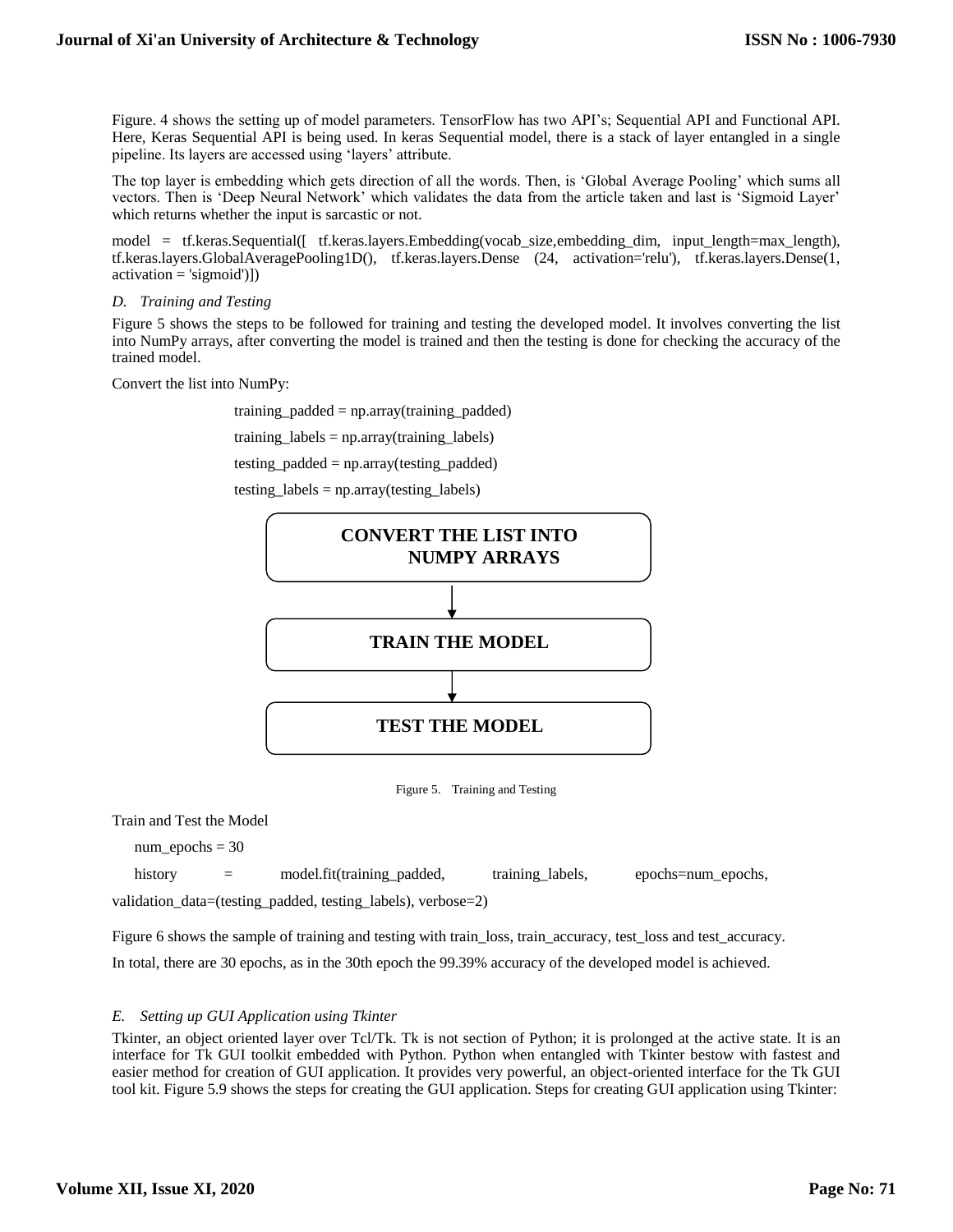(i) Import Tkinter package, and handling of its errors.

try:

import Tkinter as tk

except ImportError:

import tkinter as tk

try:

import tkk  $py3 = False$ 

except ImportError: import

tkinter.ttk as ttk  $py3 = True$ 

- (ii) Creating GUI application main window.
- (iii) Adding widgets to GUI application.
- (iv) Enter main-event loop for taking action for each event as triggered by user.

if name == ' main ': sentence, sarcastic = None, None root = tk.Tk() toplevel1(root) root.mainloop()

Tkinter provides 19 types of widgets, such as, Button, Canvas, Checkbutton, Entry, frame, Label, Listbox, Menubutton, Menu, Message, Radiobutton, Scale, Scrollbar, Text, Toplevel, Spinbox, PanelWindow, LabelFrame and tkMessageBox.Here, Button, Entry and Label are used.

| Epoch 16/30 |  |  |  |                                                                                          |  |
|-------------|--|--|--|------------------------------------------------------------------------------------------|--|
| Epoch 17/30 |  |  |  | 626/626 - 1s - loss: 0.0726 - accuracy: 0.9756 - val loss: 0.6404 - val accuracy: 0.8257 |  |
| Epoch 18/30 |  |  |  | 626/626 - 1s - loss: 0.0659 - accuracy: 0.9794 - val loss: 0.6133 - val accuracy: 0.8333 |  |
| Epoch 19/30 |  |  |  | 626/626 - 1s - loss: 0.0610 - accuracy: 0.9802 - val loss: 0.6497 - val accuracy: 0.8281 |  |
| Epoch 20/30 |  |  |  | 626/626 - 1s - loss: 0.0551 - accuracy: 0.9829 - val loss: 0.6875 - val accuracy: 0.8278 |  |
| Epoch 21/30 |  |  |  | 626/626 - 1s - loss: 0.0524 - accuracy: 0.9838 - val loss: 0.7308 - val accuracy: 0.8251 |  |
| Epoch 22/30 |  |  |  | 626/626 - 1s - loss: 0.0472 - accuracy: 0.9855 - val loss: 0.7915 - val accuracy: 0.8206 |  |
| Epoch 23/30 |  |  |  | 626/626 - 1s - loss: 0.0462 - accuracy: 0.9859 - val loss: 0.7942 - val accuracy: 0.8224 |  |
| Epoch 24/30 |  |  |  | 626/626 - 1s - loss: 0.0394 - accuracy: 0.9881 - val loss: 0.9014 - val accuracy: 0.8177 |  |
| Epoch 25/30 |  |  |  | 626/626 - 1s - loss: 0.0369 - accuracy: 0.9895 - val loss: 0.8650 - val accuracy: 0.8200 |  |
| Epoch 26/38 |  |  |  | 626/626 - 1s - loss: 0.0343 - accuracy: 0.9900 - val loss: 0.9038 - val accuracy: 0.8183 |  |
| Epoch 27/30 |  |  |  | 626/626 - 1s - loss: 0.0323 - accuracy: 0.9908 - val loss: 0.9721 - val accuracy: 0.8168 |  |
| Epoch 28/30 |  |  |  | 626/626 - 1s - loss: 0.0293 - accuracy: 0.9916 - val loss: 1.0101 - val accuracy: 0.8155 |  |
| Epoch 29/30 |  |  |  | 626/626 - 1s - loss: 0.0259 - accuracy: 0.9930 - val loss: 1.0420 - val accuracy: 0.8146 |  |
| Epoch 30/30 |  |  |  | 626/626 - 1s - loss: 0.0244 - accuracy: 0.9935 - val loss: 1.0948 - val accuracy: 0.8155 |  |
|             |  |  |  | 626/626 - 1s - loss: 0.0232 - accuracy: 0.9939 - val loss: 1.1186 - val accuracy: 0.8138 |  |

Figure 6. Glimpse of training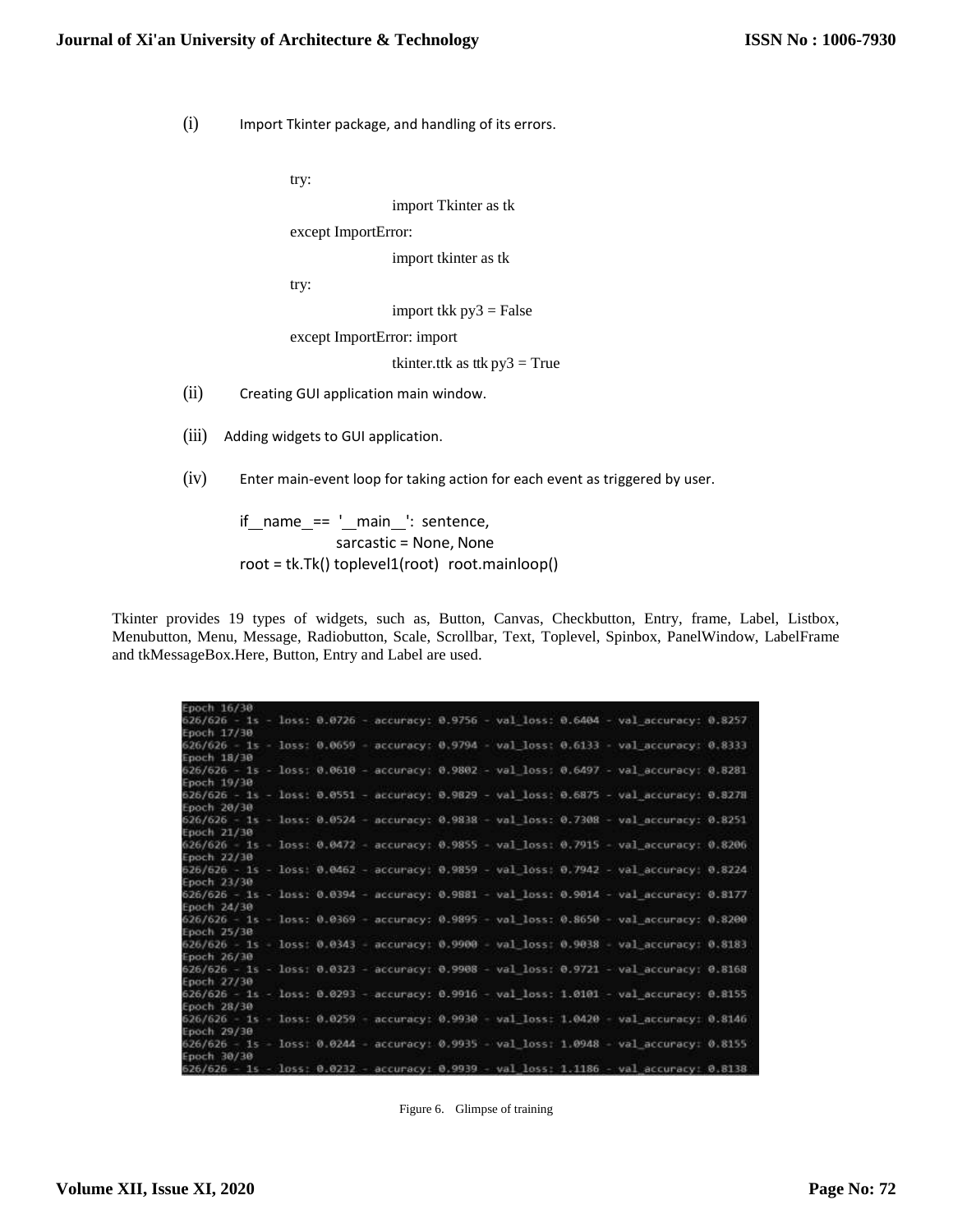

Figure 7. Steps for setting up GUI application

**Figure 8.** shows the screenshot of the developed model.



Figure 8. Screenshot of the developed model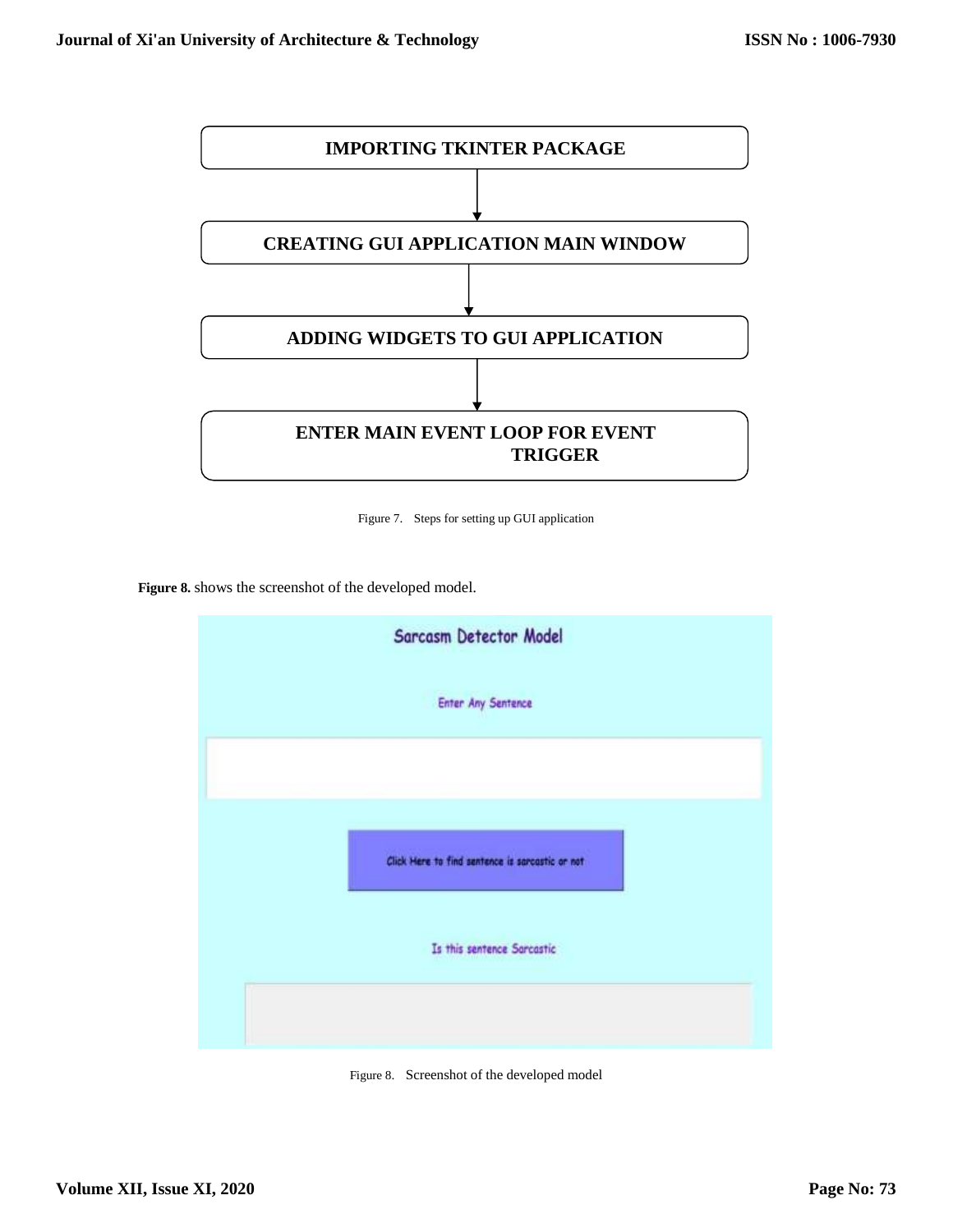## III. RESULT AND DISCUSSION

Table 2 shows the training accuracy and testing accuracy at different epochs. In total 30 epochs, the developed model has received its highest accuracy as 99.39%.

| <b>EPOCH</b>   | <b>ACCURACY</b> | <b>TEST_ACCURACY</b> |
|----------------|-----------------|----------------------|
| $\mathbf{1}$   | 0.6030          | 0.8052               |
| $\overline{2}$ | 0.8406          | 0.8460               |
| 3              | 0.8818          | 0.8540               |
| $\overline{4}$ | 0.9019          | 0.8498               |
| 5              | 0.9182          | 0.8568               |
| 6              | 0.9280          | 0.8549               |
| 7              | 0.9385          | 0.8555               |
| 8              | 0.9441          | 0.8547               |
| 9              | 0.9522          | 0.8514               |
| 10             | 0.9580          | 0.8511               |
| 11             | 0.9616          | 0.8390               |
| 12             | 0.9642          | 0.8471               |
| 13             | 0.9686          | 0.8438               |
| 14             | 0.9719          | 0.8403               |
| 15             | 0.9742          | 0.8356               |
| 16             | 0.9756          | 0.8257               |
| 17             | 0.9794          | 0.8333               |
| 18             | 0.9802          | 0.8281               |
| 19             | 0.9829          | 0.8278               |
| 20             | 0.9838          | 0.8251               |
| 21             | 0.9855          | 0.8206               |
| 22             | 0.9859          | 0.8224               |
| 23             | 0.9881          | 0.8177               |
| 24             | 0.9895          | 0.8200               |
| 25             | 0.9900          | 0.8183               |
| 26             | 0.9908          | 0.8168               |
| 27             | 0.9916          | 0.8155               |
| 28             | 0.9930          | 0.8146               |
| 29             | 0.9935          | 0.8155               |
| 30             | 0.9939          | 0.8138               |

**Table 2.** Training and Testing accuracy at different epochs

The graph in Figure 9. shows the training accuracy at different epochs. Figure 10 shows the testing accuracy at different epochs and Figure 11 shows the comparison among training and testing accuracy.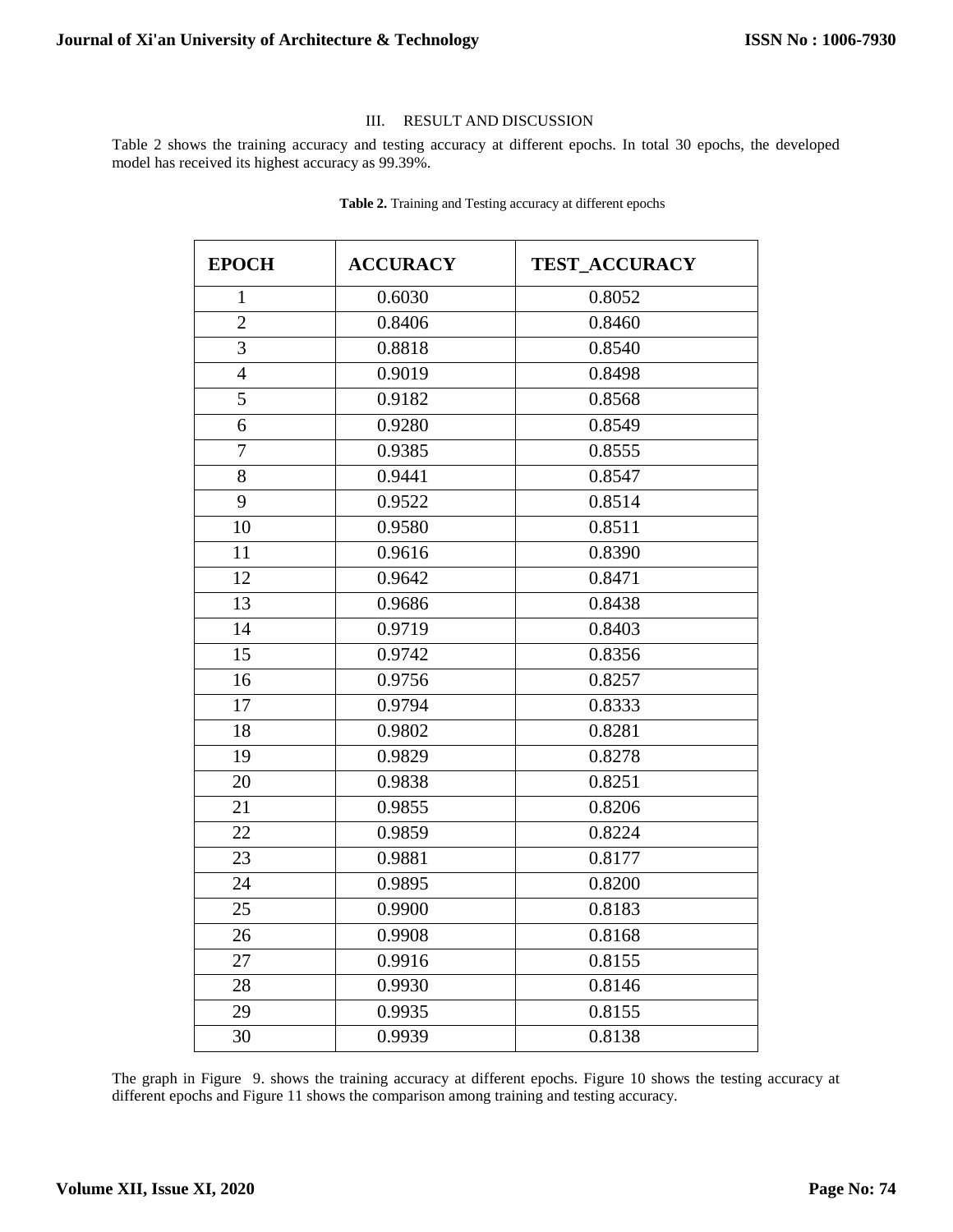

Figure 9. Training\_Accuracy



Figure 10. Testing\_Accuracy